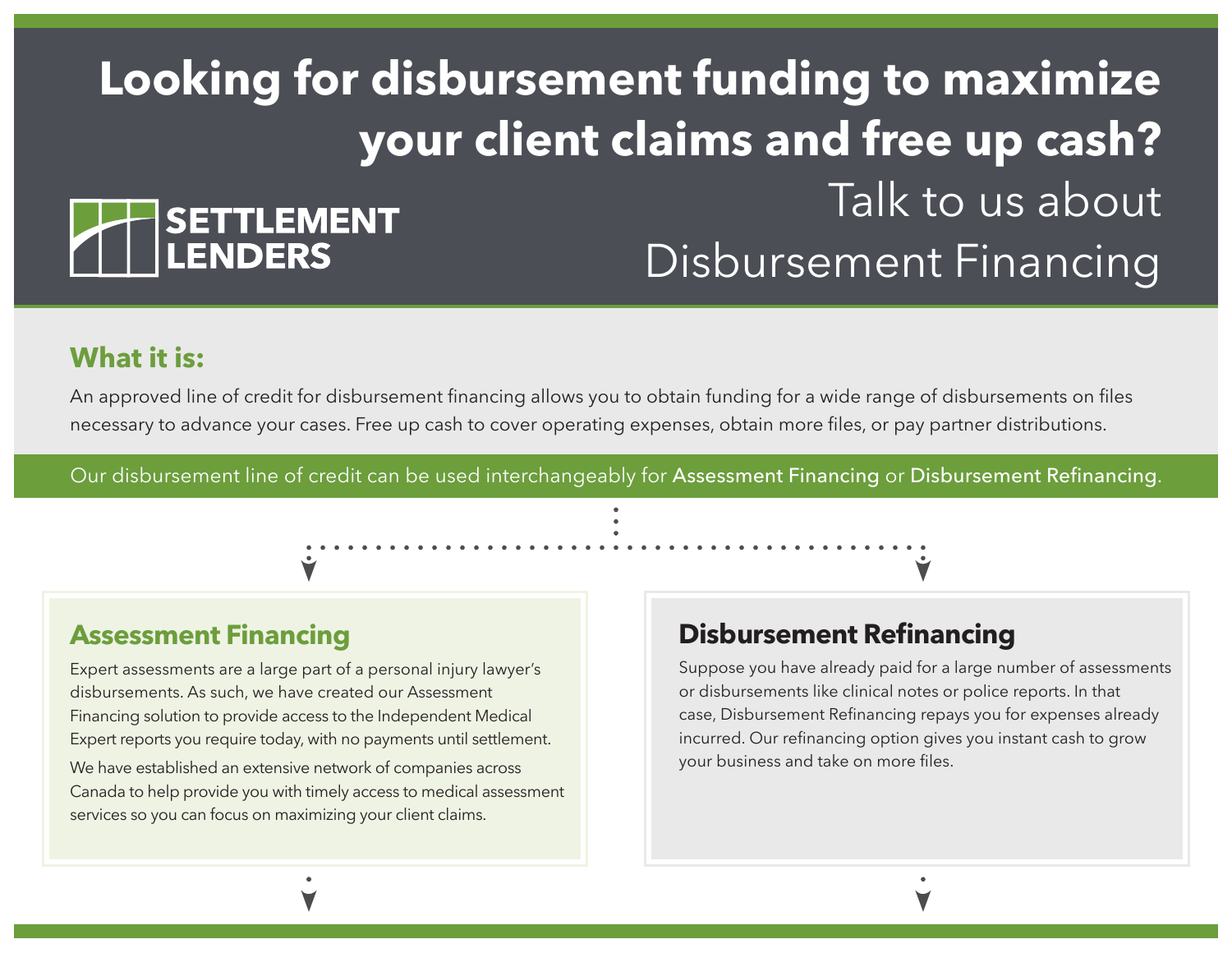

# **Assessment Financing and Disbursement Refinancing**

# **How Assessment Financing works:**

- We work with you to establish a line of credit based on your specific needs.
- You contact any of the Assessment Partners in our program to source an expert or service.
- The Assessment Partner completes the service and sends us the invoice.
- The Assessment Partner sells the invoice to Settlement Lenders based on your direction.
- You pay the invoice amount to Settlement Lenders upon the settlement of the claim. If less than 24 months, no interest is charged.

# **Key loan details:**

- Competitive rates
- No file review
- No administrative headaches
- No interest or financing costs for 24 months\*
- No payment of principal or any interest until settlement

#### \* An extension is negotiable if a file has not set settled within this term

## **How Disbursement Refinancing works:**

- We work with you to establish a line of credit based on your specific needs.
- You send us a list of paid and unbilled disbursements on active files, the sum of which you want to draw on the disbursement line of credit.
- We credit your bank account or send you a cheque for the total of disbursements you want to refinance.
- At the earlier of file settlement or three years, you pay Settlement Lenders the principal amount financed plus accrued interest from the date of the draw.

## **Key loan details:**

- Competitive rates
- No file review
- No administrative headaches
- Three-year term, extension negotiable if file has not settled within three years from date of draw
- Interest accrues from date of the draw
- No payment of principal or interest until file settles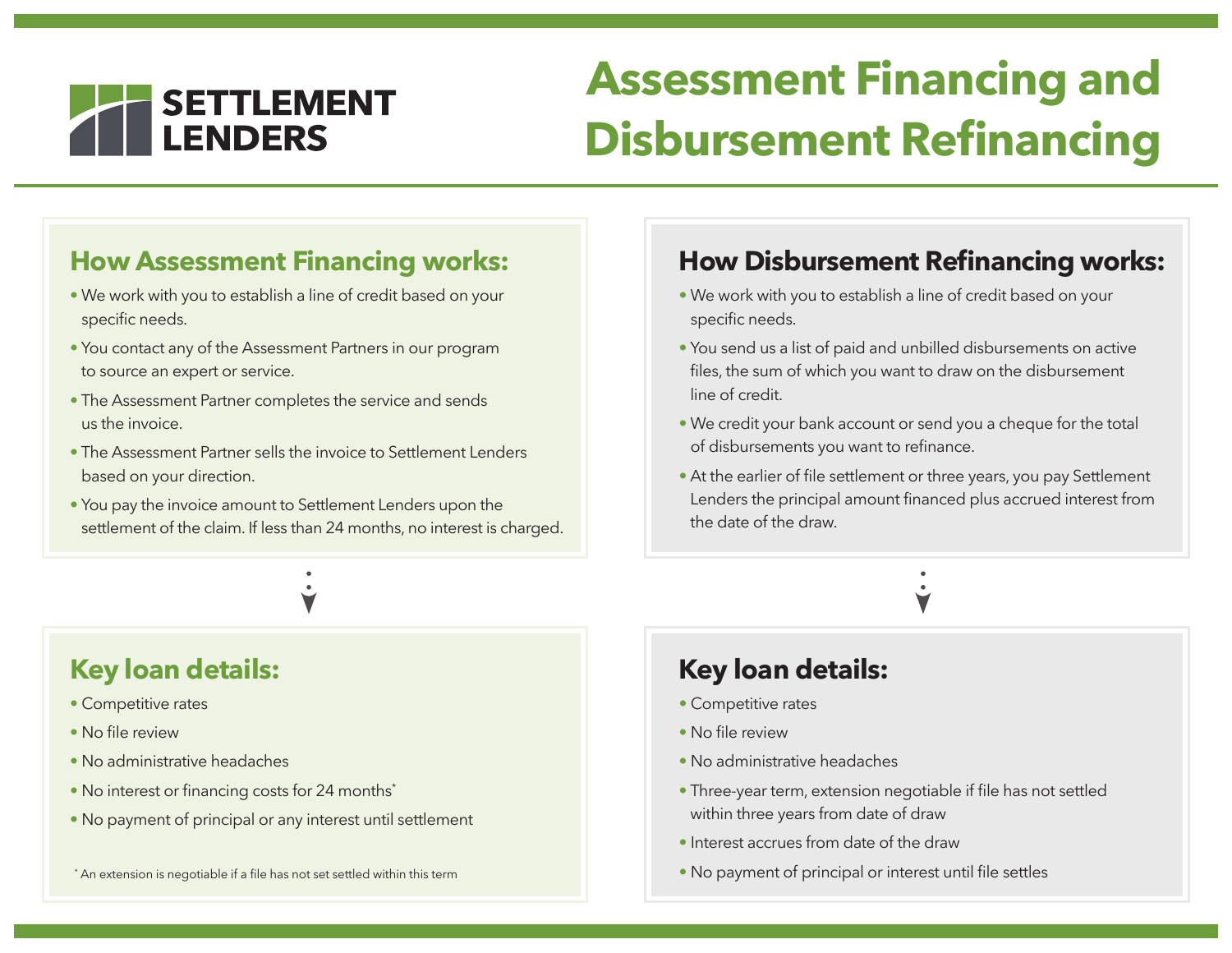

# **Access the Independent Medical Experts you require**

We connect you with qualified medical assessment firms that provide the expert evidence you need to build your personal injury cases. Our partners are a roster of specialists and regional/national experts that can assist with a wide range of services, including:

### Accident Benefits **Employer** Employer Forensics Functional

- Assessment of Attendant Care Needs
- Catastrophic Assessments
- File Reviews
- Functional Abilities Evaluation
- Functional Medicine Evaluation
- Independent Medical Evaluation
- Insurer Examination
- Job Site Assessment
- Labour Market Re-Entry **Assessments**
- Neuropsychological Assessments
- Physical Demands Analysis
- Psycho-Vocational Evaluation
- Vocational and Employability Assessment

- Ergonomic Assessments
- File Reviews
- Functional Abilities Evaluation
- Functional Medicine Evaluation
- Independent Medical **Evaluation**
- Job Site Assessment
- Labour Market Re-Entry Assessments
- Neuropsychological Assessments
- Non-Medical Summary
- Physical Demands Analysis
- Pre-Employment Medicals
- Vocational and Employability Assessments
- Workplace Risk Assessment

- Biomechanic
- Collision Reconstruction
- Fire Investigation
- Human Factors
- Product and Material Failure
- Slips, Trips & Falls
- Workplace & Industrial Accidents

- Cognitive Abilities Evaluation
- Cost of Future Care Evaluation
- Ergonomic Evaluations
- Functional Capacity/ Abilities Evaluation
- In-Home Assessments
- Worksite Evaluations